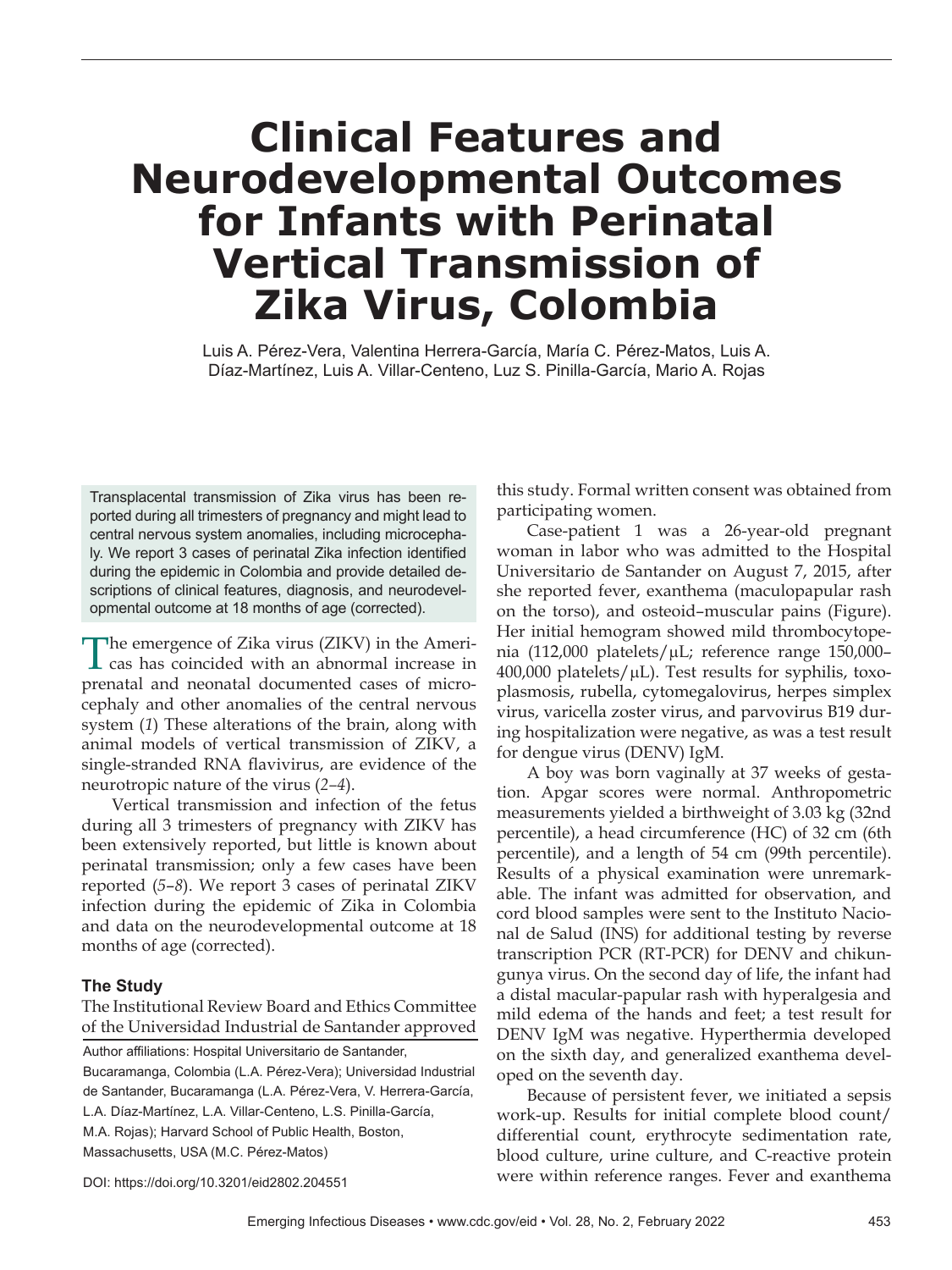## **DISPATCHES**



were present for 4 additional days; a follow-up C-reactive protein level was abnormal (21 mg/dL). Findings for analyses of cerebrospinal fluid and culture were unremarkable. After symptoms improved, the infant was discharged; an RT-PCR result from the INS was negative for chikungunya virus.

Because of the Zika epidemic in Brazil, the INS initiated RT-PCR testing for ZIKV and randomly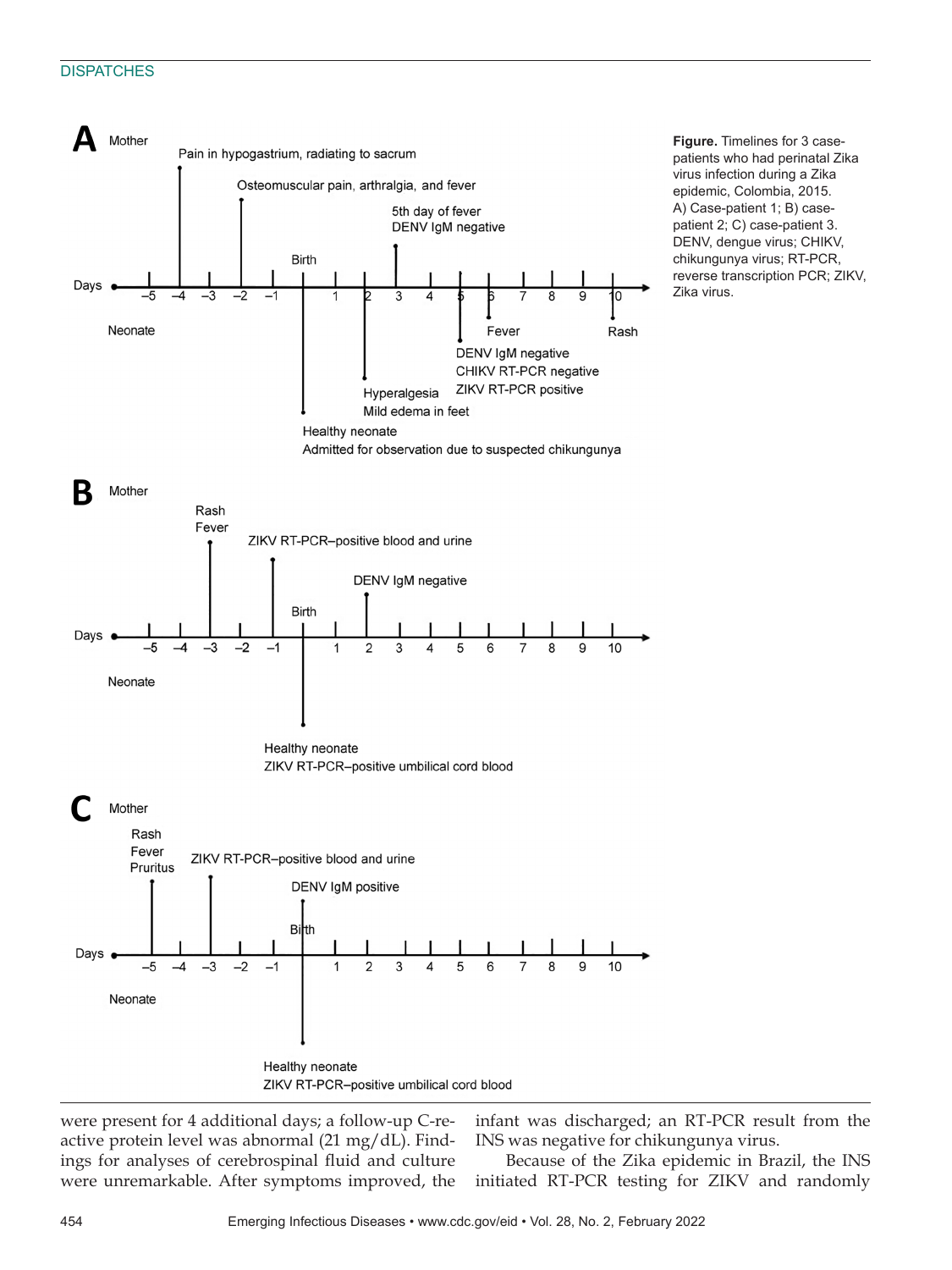retested samples from epidemiologic surveillance of DENV and chikungunya virus (*9*). On January 20, 2016, the INS reported that the RT-PCR result for ZIKV for the infant was positive. Neuroimaging was not indicated. On April 3, 2017, a follow-up was conducted when the child was 19.3 months of age (corrected). Anthropometric measurements showed a weight of 10.6 kg (21st percentile), a height of 85 cm (85th percentile), and an HC of 46 cm (35th percentile). Results of audiology and ophthalmologic evaluations were unremarkable. At 21.4 months of age (corrected), we conducted a neurodevelopmental evaluation by using the Bayley Scale for Infant and Toddler Development (*10*); both gross and fine motor scored at the 50th percentile, cognition at the 75th percentile, and expressive and receptive language at the 18th percentile (Table).

Case-patient 2 was a 30-year-old pregnant woman who was admitted to the Hospital Universitario de Santander at 38 weeks of gestation with a history of unspecified discomfort, musculoskeletal pain, and fever (temperature 38°C) 2 days before admission. She had a history of thrombocytopenia during gestation. Her admission platelet count was  $80,000/\mu L$ . Results for *Toxoplasma gondii* IgG and IgM, HIV, hepatitis B surface antigen, and venereal disease research laboratory testing were negative. Test results of blood and urine samples by RT-PCR for ZIKV were positive. On the fifth day of maternal symptoms, a test result for DENV IgM was positive, suggesting co-infection with both types of arbovirus. Misoprostol was then administered.

The following day, a boy was delivered vaginally. He had good Apgar scores and was sent to the nursery for observation. He had a birthweight of 3.08 kg and an HC of 35 cm, and his physical examination was uneventful. An umbilical cord blood sample was positive by for RT-PCR for ZIKV. The neonate remained asymptomatic, and both hearing and oph-

thalmologic evaluations were normal. Neurodevelopmental evaluation with the Bayley Scale for Infant and Toddler Development (*10*) at 7.2, 13.0, and 36.5 months of age for CA was considered within the normal range for age (Table). Neuroimaging was not indicated.

Case-patient 3 was a 25-year-old pregnant woman who was admitted to the Hospital Universitario de Santander hospital on April 5, 2016, at 34 weeks of gestation, with a history of eye irritation, rash, and fever. Test results for syphilis, toxoplasmosis, varicella zoster virus, parvovirus B19, rubella, cytomegalovirus, and herpes simplex virus were negative, but blood and urine RT-PCR results for ZIKV positive. Betamethasone was administered for lung maturation.

On the third day of admission, a boy was delivered vaginally. He had normal Apgar scores and a birthweight of 2.24 kg, an HC of 31 cm, and a length of 42 cm. An umbilical cord blood sample tested by RT-PCR for ZIKV was positive. The infant showed signs of respiratory distress syndrome at birth, requiring supplemental oxygen, ventilatory support with continuous positive airway pressure, and surfactant administration. Symptoms improved after 24 hours and he was subsequently discharged.

We conducted neurodevelopmental follow-up at 6, 12, 24, and 36 months of age by using the Bayley Scale for Infant and Toddler Development (*10*). All evaluations were considered within the normal range for age (corrected). Ophthalmologic and hearing assessments were normal; neuroimaging was not indicated.

## **Conclusions**

The symptoms and diagnostic tests for the 3 pregnant women strongly support maternal infection 5 days before delivery. Vertical transmission is shown by suggestive early neonatal symptoms and a positive

|         |         | had perinatal Zika virus infection, Colombia* |              |         |            |           |           |            |           |         |            |
|---------|---------|-----------------------------------------------|--------------|---------|------------|-----------|-----------|------------|-----------|---------|------------|
|         | Infant  | Cephalic<br>perimeter                         | Scale domain |         |            |           |           |            |           |         |            |
| Case-   |         |                                               | Motor        |         |            | Language  |           |            | Cognitive |         |            |
| patient | age, mo | Z score                                       | Score†       | Z score | Percentile | Score†    | Z score   | Percentile | Score†    | Z score | Percentile |
|         | 20.1    | $-0.50$                                       | 94           | $-0.40$ | 34         | 94        | $-0.40$   | 34         | 90        | $-0.67$ | 25         |
|         | 24.9    | $-1.70$                                       | 107          | 0.47    | 68         | 83        | $-1.13$   | 13         | 100       | 0.00    | 50         |
|         | 40.3    | $-0.51$                                       | 88           | $-0.80$ | 21         | 89        | $-0.73$   | 23         | 95        | $-0.33$ | 37         |
| 2       | 7.2     | 0.86                                          | 100          | 0.00    | 50         | <b>NT</b> | <b>NT</b> | <b>NT</b>  | NT        | NT      | NT         |
|         | 13.0    | 0.64                                          | 97           | $-0.20$ | 42         | 97        | $-0.20$   | 42         | 85        | $-1.00$ | 16         |
|         | 36.5    | 0.21                                          | 110          | 0.67    | 75         | 91        | $-0.60$   | 27         | 90        | $-0.67$ | 25         |
| 3       | 8.4     | 0.72                                          | 115          | 1.00    | 84         | <b>NT</b> | <b>NT</b> | <b>NT</b>  | NT        | NT      | NT         |
|         | 14.5    | 0.89                                          | 112          | 0.80    | 79         | 94        | $-0.40$   | 34         | 110       | 0.67    | 75         |
|         | 21.6    | 0.52                                          | 100          | 0.00    | 50         | 89        | $-0.73$   | 23         | 110       | 0,67    | 75         |

**Table**. Neurodevelopmental evaluation with the Bayley Scale for Infant and Toddler Development at each visit for 3 case-patients who

<sup>\*</sup>NT, not tested.

<sup>†</sup>Standardized.